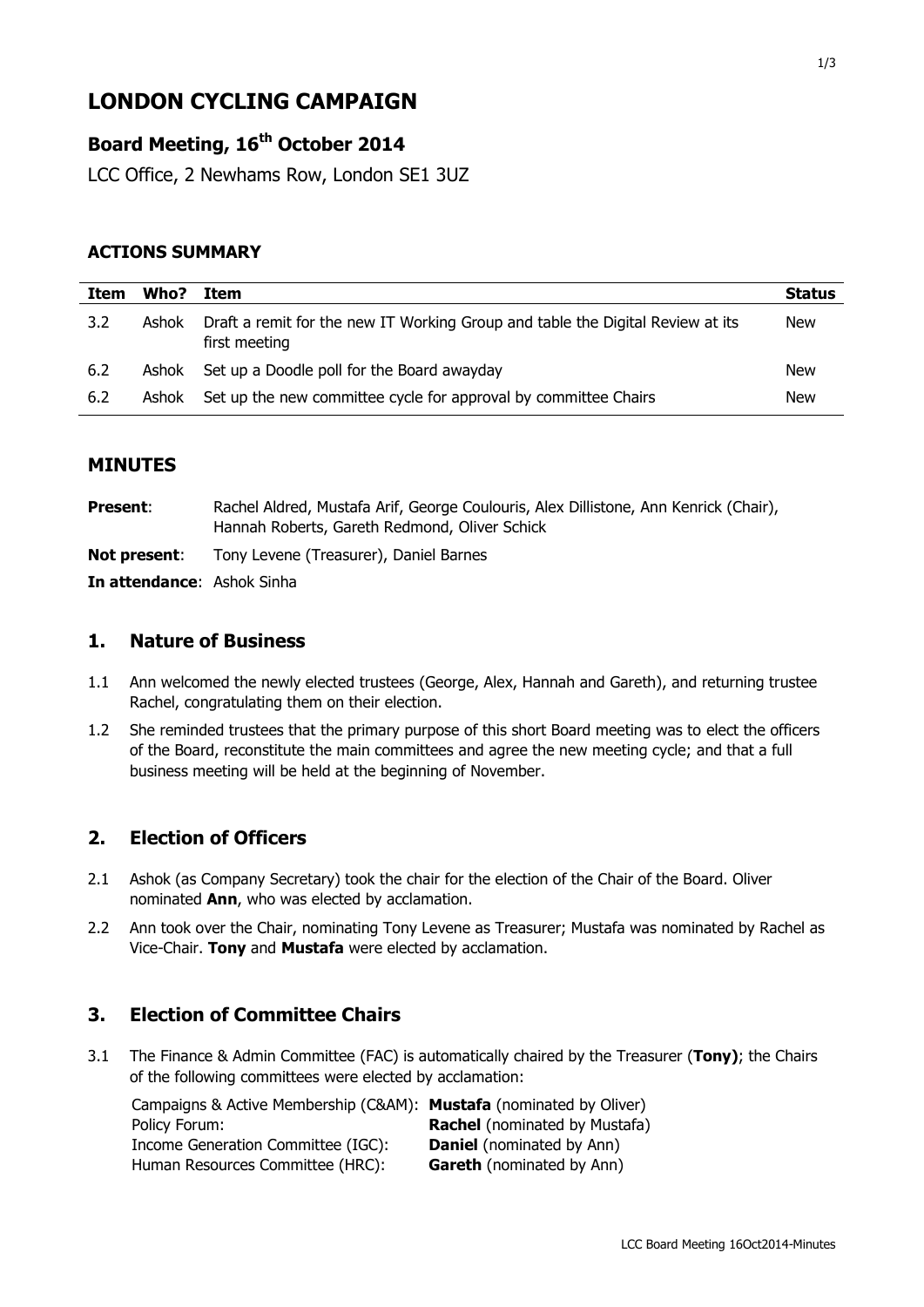3.2 The Board also agreed to set up an IT Working Group (ITWG) to (a) consider the full review of LCC's digital platforms that has been commissioned by staff (due to be finalised soon), and (b) help staff agree ways forward. **George** was elected to chair it.

**Action**: Ashok to draft a remit for the ITWG and table the IT final review document with the new IT Working Group when ready.

3.3 In response to a question from Mustafa, Ashok confirmed that the remit of HRC included volunteers who work as part of the staff team but excluded wider volunteer issues (e.g. at the local group level).

#### **4. Committee Membership**

- 4.1 **Oliver** was nominated by Rachel to take the second seat that the Board formally has at the Policy Forum. He was elected by acclamation.
- 4.2 The following agreed to serve on the other committees:

| C&AM:         | Hannah, Oliver, Rachel |
|---------------|------------------------|
| Policy Forum: | Gareth                 |
| FAC:          | Alex                   |
| IGC:          | Ann, Alex              |
| ITWG:         | <b>Mustafa, Oliver</b> |
|               |                        |

## **5. Minutes of the 22nd September Meeting (Accuracy and Matters Arising)**

- 5.1 Minor errors were corrected, and the minutes were approved.
- 5.2 Ashok explained to the Board that the total deficit that may arise in this financial year is around £90k, taking into account: the recent HMRC suspension of LCC's eligibility to claim Gift Aid on membership fees; changes to the funding regime for project work that LCC does for TfL; and below target new membership recruitment to date (retentions are holding up well).
- 5.3 He reminded the meeting that plans had already been agree to (a) challenge the HMRC ruling (an accountant has been contracted) and (b) mitigate its effect, adding that senior management has a scheduled mid-year meeting coming up at which staff will create a plan to minimise the possible deficit and create contingencies to be triggered, as needed, across the remaining six months. These would be tabled with the next FAC, which will ideally be held before the next Board meeting.
- 5.4 Ashok also stated that he had asked staff to prepare a market offer of stand-alone  $3<sup>rd</sup>$  party insurance at a rate below the allowed level of membership benefit (regarding Gift Aid claims on the membership fee); he noted that the impact on membership levels (i.e. a potential reduction arising from people choosing to buy the insurance instead of a membership) was likely to be low, on the basis of results from the recent survey sent to members - but this could not be accurately quantified. The Board agreed that it may be desirable that LCC offers this product irrespective of the Gift Aid question.

### **6. Future Meeting Dates**

6.1 The following Board meeting dates were agreed:

Tuesday  $11<sup>th</sup>$  November Monday 9<sup>th</sup> February Monday 30<sup>th</sup> March Monday 11<sup>th</sup> May Monday  $6<sup>th</sup>$  July Monday 14<sup>th</sup> September